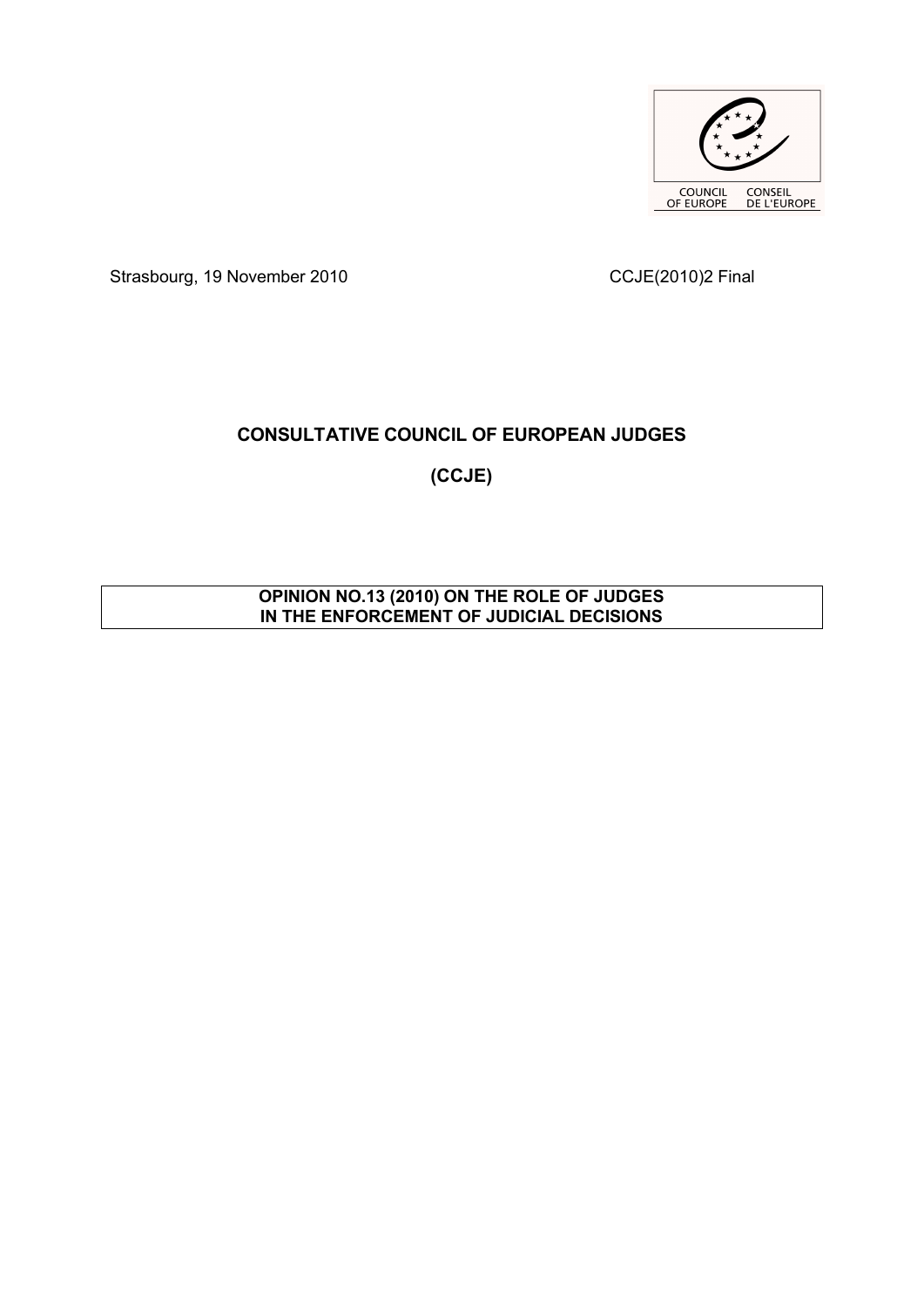## **I. Introduction**

- 1. The Committee of Ministers of the Council of Europe instructed the Consultative Council of European Judges (hereafter "CCJE") to adopt, in 2010, an Opinion "on the role of judges in the relation to the other functions of State and other actors in the enforcement of judicial decisions"<sup>[1](#page-1-0)</sup>.
- 2. The CCJE has drafted this Opinion on the basis of replies to a questionnaire received from 34 member states. The replies of almost all member states identify the existence of serious obstacles to effective and adequate enforcement of judicial decisions. These obstacles arise in the civil, administrative and criminal spheres. With regard to civil and administrative matters, member states report, in particular, the complexity and cost of the enforcement procedures. With regard to criminal matters, member states report for example inadequate prison conditions and laxity in the execution of penalties.
- 3. This Opinion will propose concrete means to improve the role of the judge in the enforcement of judicial decisions and not deal with the enforcement procedure in general.
- 4. In order to do so, the judge's role will be examined as regards the enforcement of judicial decisions in the civil, administrative and criminal fields, as well as of decisions taken by international courts, notably by the European Court of Human Rights (hereafter "the Court").
- 5. To draft this Opinion, the CCJE relies on instruments adopted by the Council of Europe, in particular:
- the European Convention on Human Rights (hereafter " the ECHR"), in particular Articles 5, 6, 8 and 13 and Article 1 of Protocol No. 1;
- the Interlaken Declaration at the High Level Conference on the Future of the Court (February 19, 2010);
- the Recommendation Rec(2003)16 of the Committee of Ministers to member states on the execution of administrative and judicial decisions in the field of administrative law;
- the Recommendation Rec(2003)17 of the Committee of Ministers to member states on enforcement;
- the Recommendation Rec(2006)2 of the Committee of Ministers to member states on the European Prison Rules;
- the Recommendation CM/Rec(2008)2 of the Committee of Ministers to member states on efficient domestic capacity for rapid execution of judgments of the Court;
- Report of the CEPEJ "European judicial systems" (2010 Edition);
- ["Enforcement of Court decisions in Europe"](http://www.coe.int/t/dghl/cooperation/cepej/series/Etudes8Execution_en.pdf) (CEPEJ Studies No. 8);
- CEPEJ Guidelines for a better implementation of the existing Council of Europe'[s](https://wcd.coe.int/ViewDoc.jsp?Ref=CEPEJ(2009)11&Language=lanEnglish&Ver=original&BackColorInternet=DBDCF2&BackColorIntranet=FDC864&BackColorLogged=FDC864) [Recommendation on enforcement;](https://wcd.coe.int/ViewDoc.jsp?Ref=CEPEJ(2009)11&Language=lanEnglish&Ver=original&BackColorInternet=DBDCF2&BackColorIntranet=FDC864&BackColorLogged=FDC864)
- 3rd Annual Report 2009 on the supervision of the execution of judgments of the Court;
- the Convention for the Protection of Personal Data (ETS No. 108);
- the views of the Commissioner for Human Rights "The imperfect implementation of judicial decisions undermines confidence in the justice of states" (31 August 2009);
- the Conventions of the Council of Europe on enforcement of sentences and extradition: the European Convention on Extradition (ETS No. 24) and its protocols (ETS No. 86 and 98), the European Convention for the Supervision of Conditionally Sentenced or paroled (ETS No. 51), the European Convention on the International Validity of Criminal Judgments (ETS No. 70), the Convention on the Transfer of Sentenced Persons (ETS No. 112) and its Additional Protocol (ETS No. 167);

as well as the Court case-law on this matter, in particular:

- [Hornsby v. Greece \(19 March 1997, No. 18357/91\);](http://cmiskp.echr.coe.int/tkp197/view.asp?action=html&documentId=695897&portal=hbkm&source=externalbydocnumber&table=F69A27FD8FB86142BF01C1166DEA398649)
- [Burdov v. Russia Nr 2 \(15 January 2004, No. 33509/04\);](http://cmiskp.echr.coe.int/tkp197/view.asp?action=html&documentId=845494&portal=hbkm&source=externalbydocnumber&table=F69A27FD8FB86142BF01C1166DEA398649)
- [Akashev v. Russia \(12 June 2008, No. 30616/05\);](http://cmiskp.echr.coe.int/tkp197/view.asp?action=html&documentId=836675&portal=hbkm&source=externalbydocnumber&table=F69A27FD8FB86142BF01C1166DEA398649)

<sup>-</sup> [Zielinski and Pradal and Gonzalez and Others v. France \(28](http://cmiskp.echr.coe.int/tkp197/view.asp?action=html&documentId=696469&portal=hbkm&source=externalbydocnumber&table=F69A27FD8FB86142BF01C1166DEA398649) October 1999, No. 24846/94 and [acc\);](http://cmiskp.echr.coe.int/tkp197/view.asp?action=html&documentId=696469&portal=hbkm&source=externalbydocnumber&table=F69A27FD8FB86142BF01C1166DEA398649)

<span id="page-1-0"></span> $\overline{a}$  $1$  See the 2010 terms of reference of the CCJE approved by the Committee of Ministers at the 1075th meeting of the Ministers Deputies (20th January 2010).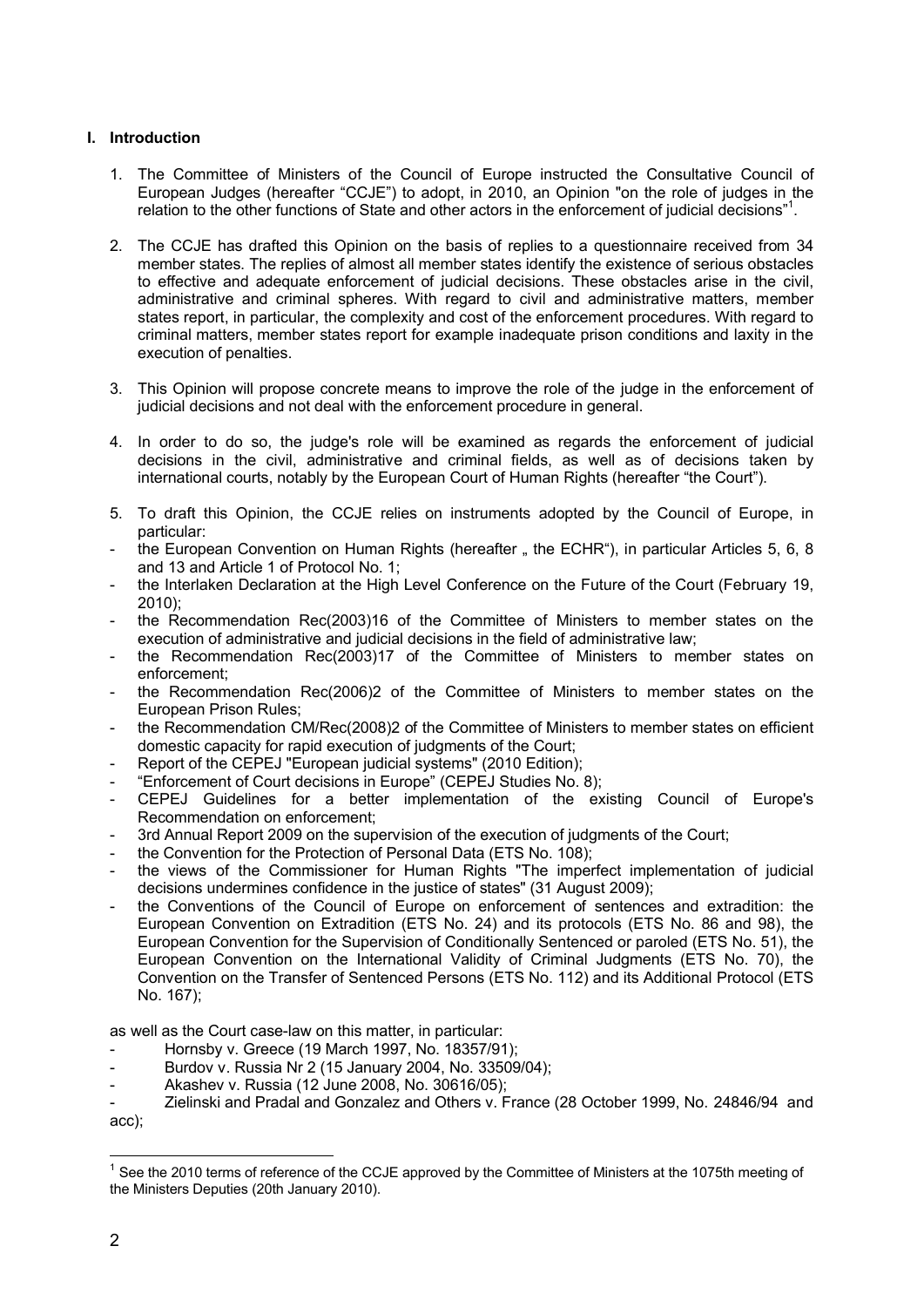- [Cabourdin v. France \(11 April](http://cmiskp.echr.coe.int/tkp197/view.asp?action=html&documentId=794061&portal=hbkm&source=externalbydocnumber&table=F69A27FD8FB86142BF01C1166DEA398649) 2006, No. 60796/00);
- [Immobiliare Saffi v. Italy \(28 July 1999, GC No. 22774/93\);](http://cmiskp.echr.coe.int/tkp197/view.asp?action=html&documentId=696169&portal=hbkm&source=externalbydocnumber&table=F69A27FD8FB86142BF01C1166DEA398649)
- [Papon v. France \(25 July 2002, No. 54210/00\);](http://cmiskp.echr.coe.int/tkp197/view.asp?action=html&documentId=698510&portal=hbkm&source=externalbydocnumber&table=F69A27FD8FB86142BF01C1166DEA398649)
- Annoni Di Gussola and Desbordes [and Omer v. France \(14 November](http://cmiskp.echr.coe.int/tkp197/view.asp?action=html&documentId=696860&portal=hbkm&source=externalbydocnumber&table=F69A27FD8FB86142BF01C1166DEA398649) 2000, No. [31819/96, 33293/96\).](http://cmiskp.echr.coe.int/tkp197/view.asp?action=html&documentId=696860&portal=hbkm&source=externalbydocnumber&table=F69A27FD8FB86142BF01C1166DEA398649)

## **II. General principles**

- 6. Enforcement should be understood as putting into effect judicial decisions and also other judicial or non-judicial enforceable titles. It may involve an order to do, to refrain from doing or to pay what has been adjudged. It may involve the imposition of financial penalties or a custodial sentence.
- 7. The effective enforcement of a binding judicial decision is a fundamental element of the rule of law. It is essential to ensure the trust of the public in the authority of the judiciary. Judicial independence and the right to a fair trial (Article 6 of the ECHR) is in vain if the decision is not enforced.
- 8. The enforcement procedure must be implemented in compliance with fundamental rights and freedoms (Articles 3, 5, 6, 8, 10, 11 of the ECHR, data protection, etc.).
- 9. The decision to be enforced must be precise and clear in determining the obligations and rights engaged in order to avoid any obstacle to effective enforcement<sup>[2](#page-2-0)</sup>.
- 10. Decisions of the Court show that, in some cases, legislative or executive powers have attempted to influence enforcement through refusal or suspension or denial of resort to the police. They also have interfered in pending litigation by enacting provisions, often declared as being of a retroactive or interpretative nature, aiming at changing the foreseeable outcome of one or more court cases or introducing new remedies for their review<sup>[3](#page-2-1)</sup>.
- 11. The enforcement of a decision must not be undermined by extraneous intervention whether from the executive or the legislator by imposing retroactive legislation.
- 12. The very notion of an "independent" tribunal set out in Article 6 of the ECHR implies that its power to give a binding decision may not be subject to approval or ratification, or that the decision may not be altered in its content, by a non-judicial authority, including the Head of State<sup>[4](#page-2-2)</sup>. All branches of states should therefore ensure that the legal provisions providing for the independence of courts, existing in their constitutions or at the highest level of their legislation, are construed in such a way that they call for prompt enforcement of judicial decisions with no interference of other powers of the State, with the sole exceptions of amnesty and pardon in criminal matters. The suspension of enforcement of a judicial decision may only take place by way of another judicial decision.
- 13. There should be no postponement of the enforcement procedure, except on grounds prescribed by law. Any deferral should be subject to the judge's assessment.
- 14. The enforcement agents should not have the power to challenge or vary the terms of the judgment.
- 15. If it is necessary for a party to have a decision enforced, the enforcement procedure should be easily initiated. Any obstacle to this, for instance excessive costs, should be avoided.

<span id="page-2-0"></span> $\overline{a}$  $2$  See Privalikhin vs. Russia of 12 May 2010: the Court reaffirmed that in order to decide if the execution delay was reasonable, the Court will look at how complex the enforcement proceedings were, how the applicant and the authorities behaved, and what the nature of the award was (see also Raylyan v. Russia, no. 22000/03, § 31, 15 February 2007).

<span id="page-2-1"></span>See for example, Immobiliare Saffi v. Italy, 28 July 1999, and other 156 cases v. Italy; Zielinski and Pradal and Gonzales and others v. France, 28 October 1999; Cabourdin v. France, 11 April 2006.

<span id="page-2-2"></span><sup>&</sup>lt;sup>4</sup> See for example, Van de Hurk v. the Netherlands, 19 April 1994; Findlay v. The United Kingdom, 25 February 1997, especially §77.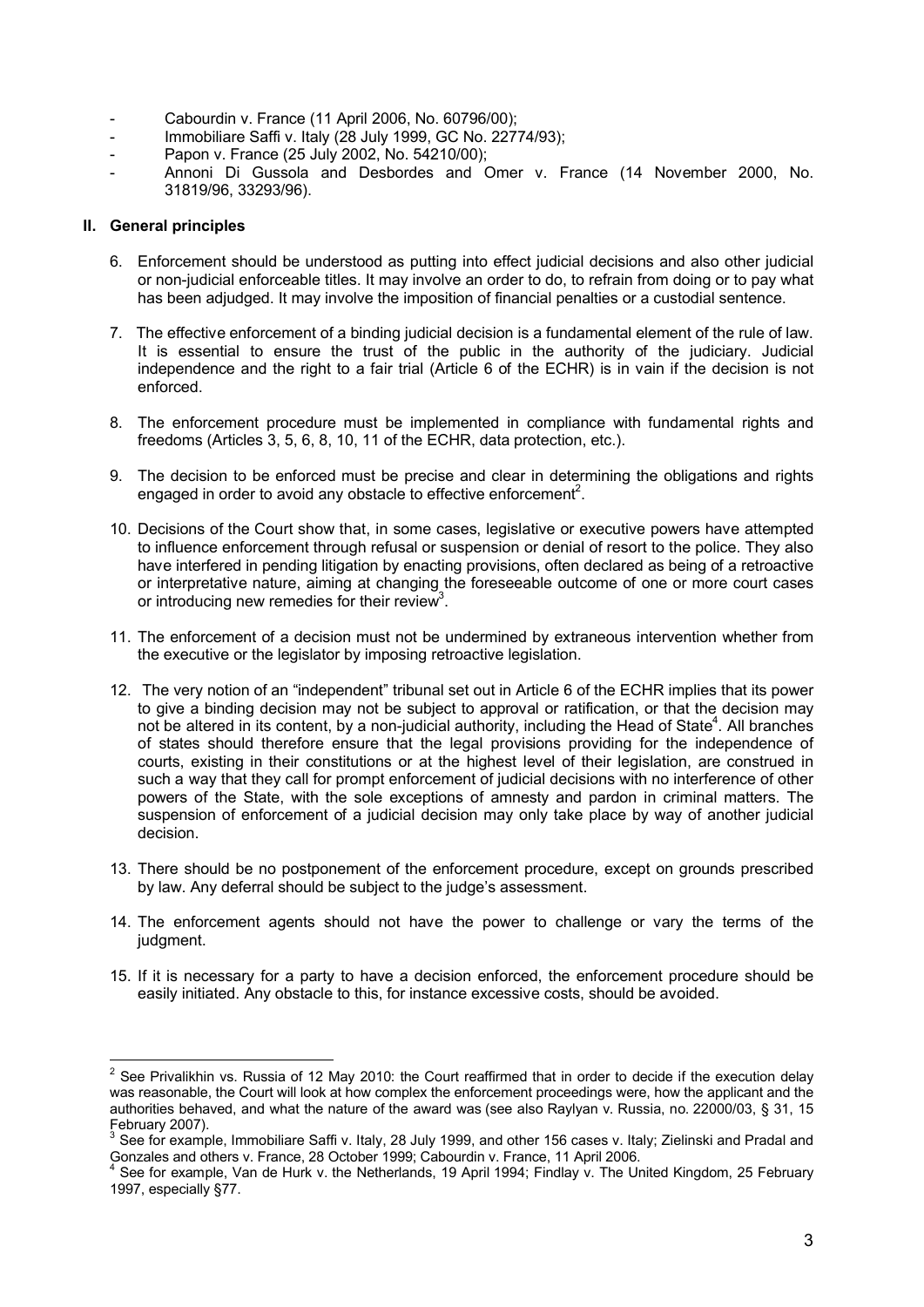- 16. Enforcement should be swift and effective. Therefore necessary funds have to be provided for enforcement. Clear legal regulations should determine the available resources, the authorities in charge and the applicable procedure for their allocation.
- 17. Member states should provide for an accelerated or urgent enforcement procedure where delay might cause an irreversible wrong (some family cases, cases where the defendant has absconded, cases of expulsion, risk of damage to property, etc.).
- 18. In order for judges to fulfil their tasks, the judiciary should be entrusted with the following missions concerning enforcement:
- an appeal to a judge if the enforcement is not initiated or is delayed by the relevant bodies; a judge should also be involved when fundamental rights of the parties are concerned; in all cases, the judge should have the power to grant just compensation;
- an appeal or complaint to a judge if there is any abuse in the enforcement procedure;
- an appeal to a judge in order to settle litigation concerning enforcement and to give orders to state authorities and other relevant bodies to enforce decisions; at the final stage, it should be up to the judge to use all possible ways to ensure enforcement;
- to identify and take due account of the rights and interests of third parties and members of the family including those of children.
- 19. In some systems, parties may be forced to comply with the judicial decision by way of indirect coercion, for example by imposing fines or legal provisions stating that criminal charges may be brought in the case of a refusal to execute. The CCJE considers that such indirect enforcement measures, which should in all cases be provided by the law and allowed by the judge, both in the decision or even afterwards, are especially important to ensure enforcement in urgent matters, in matters in which the specific performance may not be substituted by an equivalent satisfaction and in family matters, in which the use of force may harm the interest of children. In view of the benefits associated with indirect coercion, the CCJE recommends that courts ensure the widest use of such remedies, which also allow in most cases a prompt enforcement.
- 20. The CCJE considers that a transparent regulatory framework, preferably of legislative nature, should apply to costs of enforcement. The amount of fees should take into account the nature of the activity required from the enforcement agents, not necessarily in proportion to the value of the claim. In case of a dispute, costs should be assessed by the court.
- 21. For purposes of guaranteeing access to justice, alternative legal aid or financing arrangements should be proposed to claimants who are unable to pay the costs of enforcement (by public funding or reduction of costs).
- 22. The vital importance of enforcement to comply with the Rule of law requires that data about enforcement are included in systems of evaluation of justice and in information on judicial systems provided to court users, the general public and the media, as proposed in Opinion No. 6 of the CCJE (Parts A and C).
- 23. The CCJE recommends that the Council for the Judiciary, or any other relevant independent body, publish regularly a report on the effectiveness of enforcement, including data on delays and their causes, as well as on different enforcement methods. A special section should deal with the enforcement of judicial decisions against public entities.

#### **III. The role of the judge in the enforcement of judicial decisions in civil matters**

- 24. Enforcement of a judicial decision shall not require the commencement of entirely fresh proceedings and enforcement procedures shall not permit reopening of the merits of the original judicial decisions. But the judge may have power to suspend or postpone enforcement to take account of the particular circumstances of the litigants, for example to give effect to Article 8 of the ECHR.
- 25. If the rule of law is to be maintained and litigants' trust in the judicial system is to be ensured, enforcement activities must be proportionate, fair and effective. For example, tracing and attachment of the defendants' assets should be made as effective as possible, while taking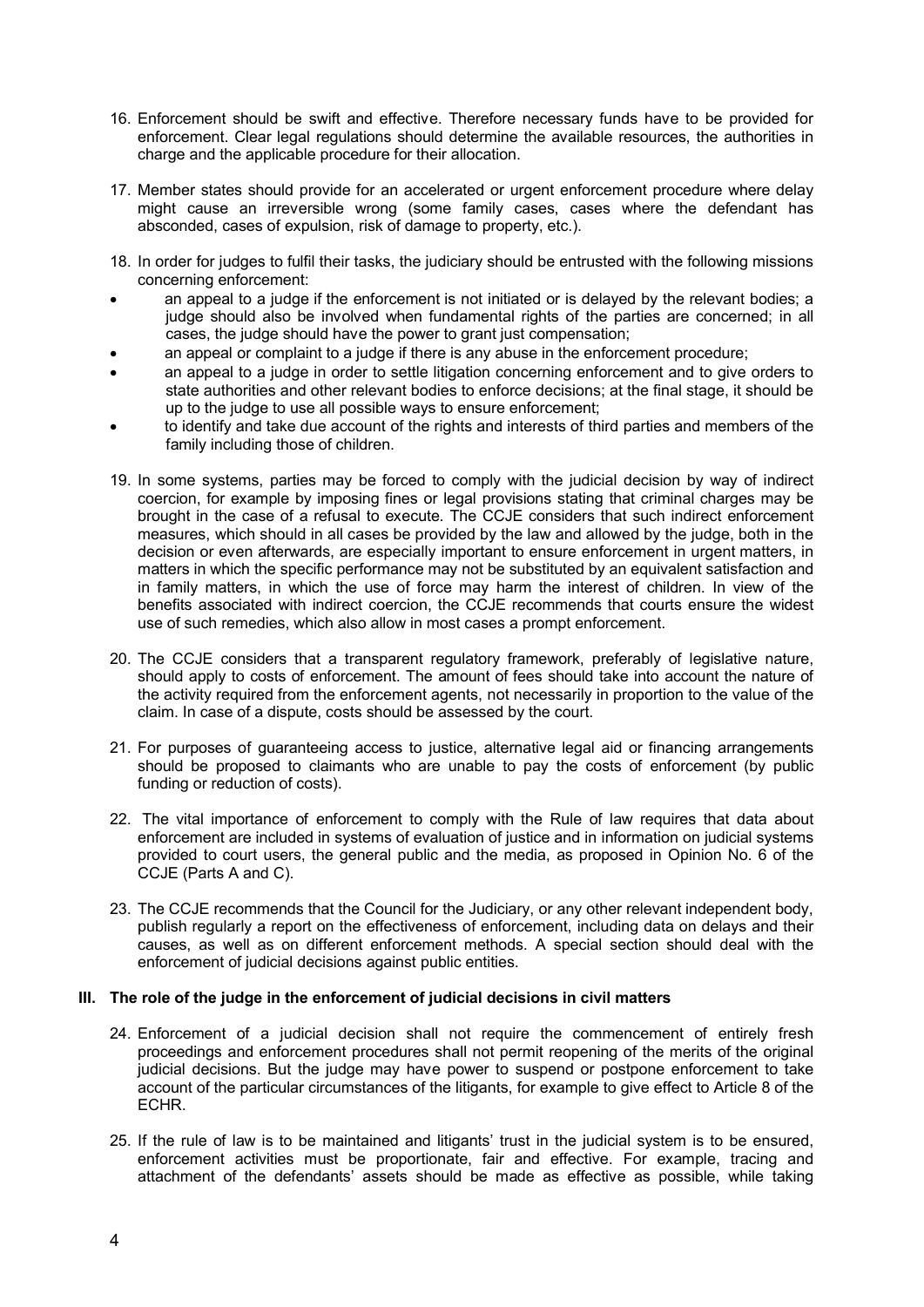account of the applicable provisions on human rights, protection of personal data and the need for judicial review.

- 26. When the parties are free to dispose of their rights and where the parties together reach a lawful agreement on enforcement, no legal provision should prevent the agreement from taking effect.
- 27. The fundamental right of data protection should be reconciled with the possibility to use, within enforcement procedures, information contained in databases on assets of debtors. This requires a precise legal regulation of the procedure and the authorisation to resort to the database, with the aim to guarantee an effective and complete enforcement and prevent any misuse. All state organs in charge of databases containing the information needed for effective enforcement should be bound to convey this information to the courts.
- 28. Repeated use of information on a defendant's assets in connection with subsequent proceedings to which the same defendant is a party should have a clear and specific legal framework (setting of strict time limits for retention of data, etc.) and be subject to all procedural prerequisites to start an enforcement procedure.

#### **IV. The role of judges in the enforcement of judicial decisions in administrative matters**

- 29. The CCJE considers that most of the principles set out regarding enforcement in civil matters also apply "*mutatis mutandis*" to enforcement in administrative matters, whether enforcement is against a private person or a public institution.
- 30. However, some special considerations arise concerning the execution of judicial decisions against public entities. These may arise in administrative law, but also in civil law disputes.
- 31. First, the CCJE considers that, in a state governed by the Rule of law, public entities are above all bound to respect judicial decisions, and to implement them in a rapid way "*ex officio*". The very idea of a state body refusing to obey a court decision undermines the concept of primacy of the law.
- 32. A large amount of cases brought before the Court concerns the non-execution of judicial decision by public bodies. A state should respect judgments delivered against it without delay and without requiring the claimant to use enforcement procedures. The Court has repeatedly admitted claims by claimants who have either not used such procedures, or have had to do so, saying that "a person who has obtained an enforceable judgment against the state as a result of successful itigation cannot be required to resort to enforcement proceedings in order to have it executed"<sup>[5](#page-4-0)</sup>.
- 33. When recourse to forced execution is necessary, states should ensure that their domestic legislations allow criminal and disciplinary prosecution of officials to whom refusal or delay of execution is attributable, as well as to question their civil liability.
- 34. States should recover against such officials any additional costs incurred due to refusal or delay of enforcement. Acts by public officials delaying or denying enforcement should always be subject to an effective judicial review.
- 35. Legislative interference with pending execution is impermissible above all when a public entity is the debtor.
- 36. The same enforcement agents, as for enforcement against private bodies, should be competent and the same procedural principles should apply. Judges should not suffer restrictions in applying the same legal provisions and in ensuring effective compensation for delays in the enforcement procedure (indexation, default interest at the same rate generally applicable, specific damages,  $\overline{\text{other}}$  penalties) $^6$  $^6$ .

 $\overline{a}$ 

<span id="page-4-0"></span><sup>&</sup>lt;sup>5</sup> See Koltsov v. Russia, 24 February 2005, §16; see also Petrushko v. Russia, 24 February 2005, §18; Metaxas v. Greece, 27 May 2004, §19.

<span id="page-4-1"></span><sup>6</sup> Such compensation is also a direct requirement of the ECHR (in particular Article 1 of Protocol no. 1). According to the Court, the mere fact that the authorities complied with the judgments cannot by viewed as automatically depriving the applicant of his/her victim status under the Convention, if no adequate redress was offered for the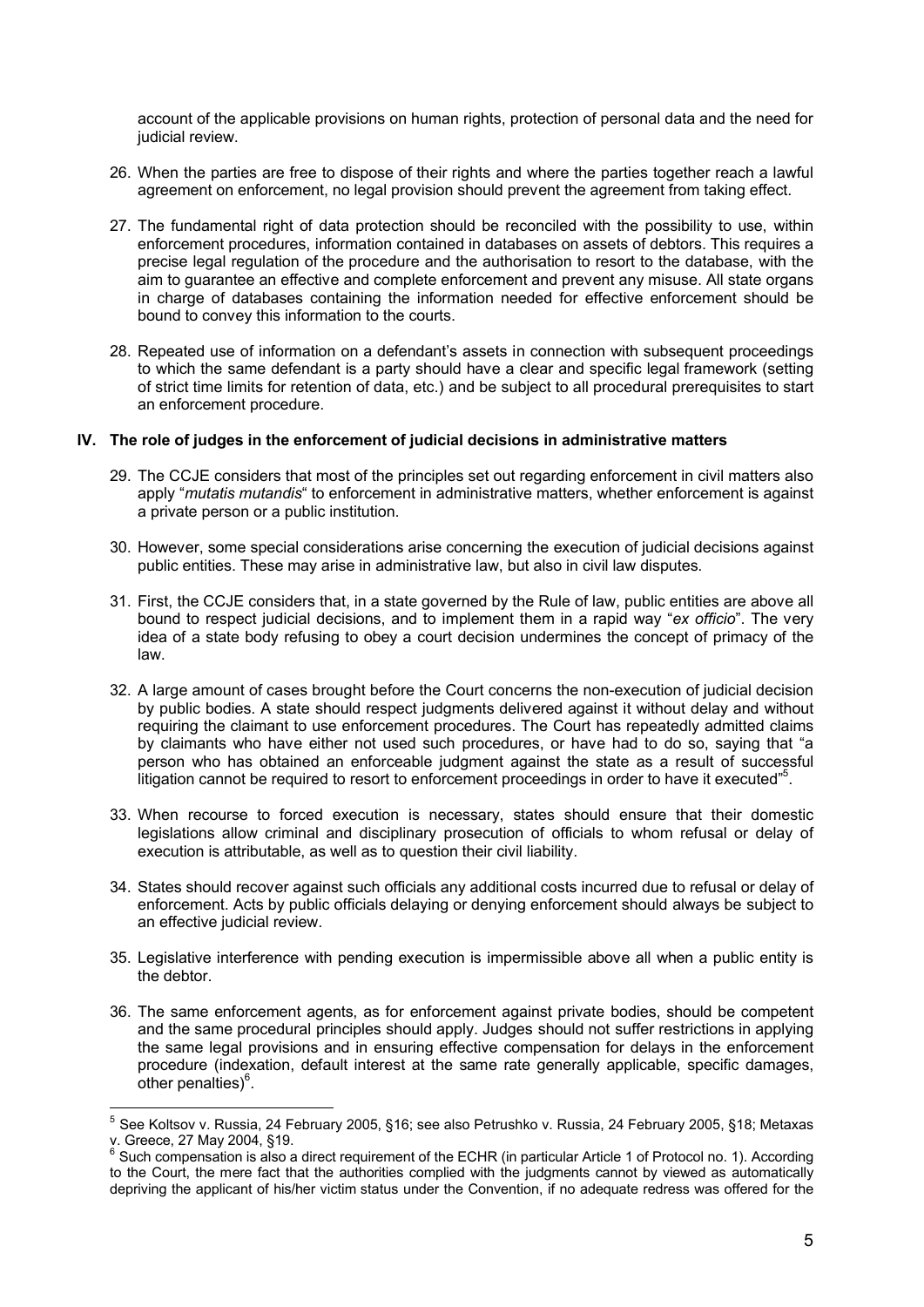37. Judgments concerning a decision by an administrative authority denying an alien's right to stay on the state's territory frequently involve the question whether the alien could be expulsed. In this context, expulsion constitutes the enforcement of the authority's decision. The CCJE considers that, in order to secure effective judicial review, states should not prevent the court from examining the admissibility of expulsion in its final or interim decision concerning the act taken by the administrative authority.

#### **V. The role of judges in the enforcement of judicial decisions in criminal matters**

- 38. In criminal matters, respect of the Rule of law requires the full implementation of criminal sanctions or penalties, regardless of the nature of the sentence imposed. Thus, member states should refrain from developing policies which result in minor penalties that are not actually enforced, whether for budgetary reasons, lack of prison accommodation or expediency. The result of such policies is to undermine the authority of judicial decision making, and thereby the rule of law itself.
- 39. A penalty may take the form of a term of imprisonment, a fine, or another sanction (for instance, disqualification from driving, professional prohibition, etc.). As a general rule, the actual implementation of such sanctions is not a matter for the judge to decide on; such measures are to be put into effect by prosecutors, police authorities or any relevant administrative authority. Either public or private officials, such as bailiffs may be appointed by a judge or another competent authority to carry out such duties. In any case, the performance of such powers and the implementation of penal measures have a direct impact on individual rights. The role of a judge is to protect and guarantee such rights within the framework of the judicial decision to be enforced.
- 40. A term of imprisonment may be looked at from two different standpoints. The first relates to modalities of the enforcement of the sentence, namely the duration and mode of implementation which may involve questions such as remission of sentence, parole, limited detention or provisional release under judicial supervision or electronic surveillance. The second standpoint relates to the physical or psychological conditions or the effects of imprisonment, which may give rise to questions as to the lawfulness of the detention itself or the conditions of the detention.
- 41. In some member states, the modalities of enforcement of the sentence may fall within the function of judges. In other member states, this category is dealt with by a parole board or other administrative authorities. In either case, the implementation of such measures must be subject to fairness in procedure and to judicial supervision and review.
- 42. Any alteration in the nature or location of the detention, for example by placement in a psychiatric institution because of the prisoner's mental health, must be subject to a right of appeal or judicial review.
- 43. Deprivation of liberty, of whatever nature, must at all times be in accordance with Article 3 and Article 8 of the ECHR. A person detained by police authorities or a sentenced prisoner must not, at any time, be subject to inhuman or degrading treatment. Human dignity must be protected at all times during detention. The requirements of Article 8.1 of the ECHR (respect for private and family life) must also be met, subject to the stipulations of Article 8.2 of the ECHR (possibility of interference by a public authority). It is the duty of the judge to protect and vindicate these rights and guarantees as applicable in each member state.
- 44. In some member states, the judge carries out *ex officio* the supervision of prison conditions. In other member states, the judge cannot assume *ex officio* jurisdiction in this matter. Whatever

 $\overline{a}$ 

delay in proceedings (see for example, Petrushko v. Russia, 24 February 2005, §15). The adequate compensation eventually paid after the delay must take into account the various circumstances with a view to compensate the gap between the sum due and the sum finally paid to the creditor and to compensate for losses of use (see for example, Akkus v. Turkey, 9 July 1997, Angelov v. Bulgaria, 22 April 2004, Eko-Elda Avee v. Greece, 9 March 2006). Redress may also be demanded for non-pecuniary damages (see for example, Sandor v. Romania, 24 March 2005). The absence of state responsibility for delay under these different heads of prejudice could not be justified by the impossibility of establishing any *culpa* or fault on the part of public authorities (see Solodyuk v. Russia, 12 July 2005, §16).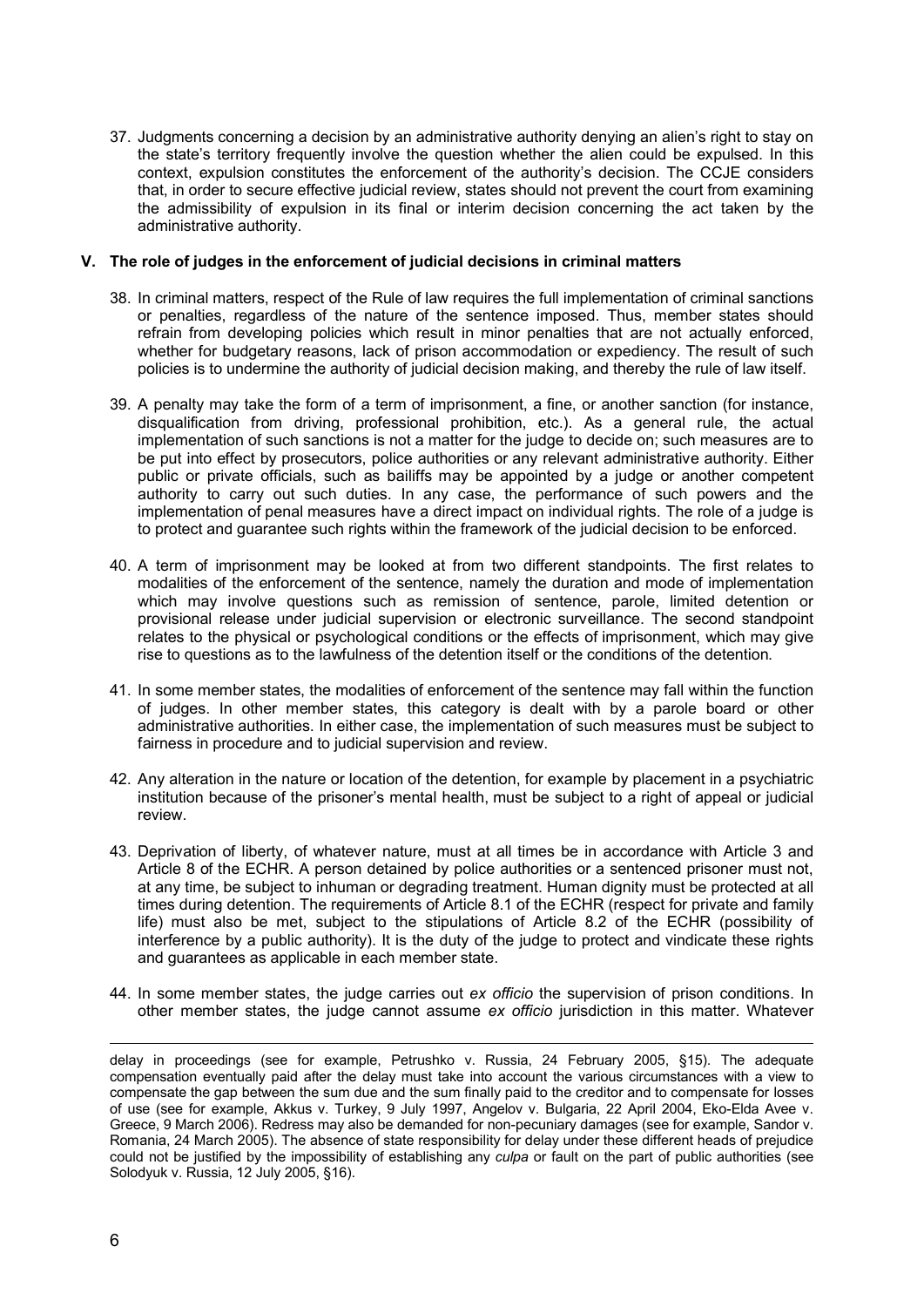system in force, the legislation of each Member states should enable the convicted person, his/her counsel as well as the prosecution to bring a case before the judge whenever the conditions of detention violate fundamental rights guaranteed by Articles 3 and 8 of the ECHR. This legislation should also provide mechanisms that allow independent administrative authorities to supervise prison conditions and to refer, if need be, a case to the Court.

- 45. Contact between a judge and enforcement authorities (Ministry of Justice, prison authorities, social services, the directors of prisons) will generally be limited to disputed enforcement issues, both in the event that such authorities are questioned on conditions of detention or modalities of implementation of the penalty, and in the event that they are requested to provide their opinion as to how the penalty is to be implemented. In all cases, the judge must take all necessary steps to be provided with all relevant information by the authorities. These authorities must also provide and submit such information to the parties contesting any relevant issue.
- 46. Implementation of non-custodial sentences may have an impact on property (for instance fines, forfeitures or the closing of a business) or affect personal rights (such as a prohibition to exercise certain rights, disqualification from driving). All such issues may give rise to legal issues. A convicted person must be able to address and request a judge to review any disputes which arise thereof.
- 47. It is also necessary to ensure that judges, responsible for executing sentences, have specific training allowing them to clearly understand any legal, technical, social and human dimensions of this matter. Such training must be devised and led in interaction with all the authorities or services involved in the process of implementation including judges, prosecutors, ministerial officials, prison staff and administration, directors of penal institutions, as well as social workers, lawyers and others.

## **VI. The role of judges in the enforcement on the international level**

## **1. Implementation of decisions of the European Court of Human Rights**

- 48. In its Opinion n° 9, the CCJE gave its viewpoint on the role of the judge regarding the implementation of international case-law, especially that of the Court. It has, notably, specified how the judge should comply with the Court's case-law.
- 49. When a state is condemned to pay compensation by the Court, the creditor should, in case of nonenforcement of the decision of the Court, have the right to request the enforcement by the national judge, without prejudice to measures which could be taken at a supranational level.

#### **2. International co-operation and cross-border enforcement**

- 50. At a time where justice is characterised by growing mobility and the development of international trade, the priority should be given to develop and promote an area of justice common to European citizens, by removing any remaining obstacles in the exercise of their rights. Thus judicial rulings must be recognised and enforced between member states without hindrance.
- 51. The principles of mutual trust and recognition are cornerstones of the construction of a European legal area, while respecting the diversity of national systems. Mutual recognition implies that decisions given at the national level have an effect in other member states, in particular in their legal system. It is therefore essential to increase exchanges between legal professionals. Their different networks should reinforce and restructure themselves and coordinate with each other.
- 52. Systematic European training for all judges and prosecutors should be provided; they should take part in training initiatives or exchanges in other states. Moreover, distance teaching programmes (e-learning) and common training material should be developed to instruct the judicial professions on how to deal with the European mechanisms (relations with the Court, the CJUE, use of the instruments of mutual recognition and judicial co-operation, comparative law, etc.).

#### **a. In civil and administrative matters**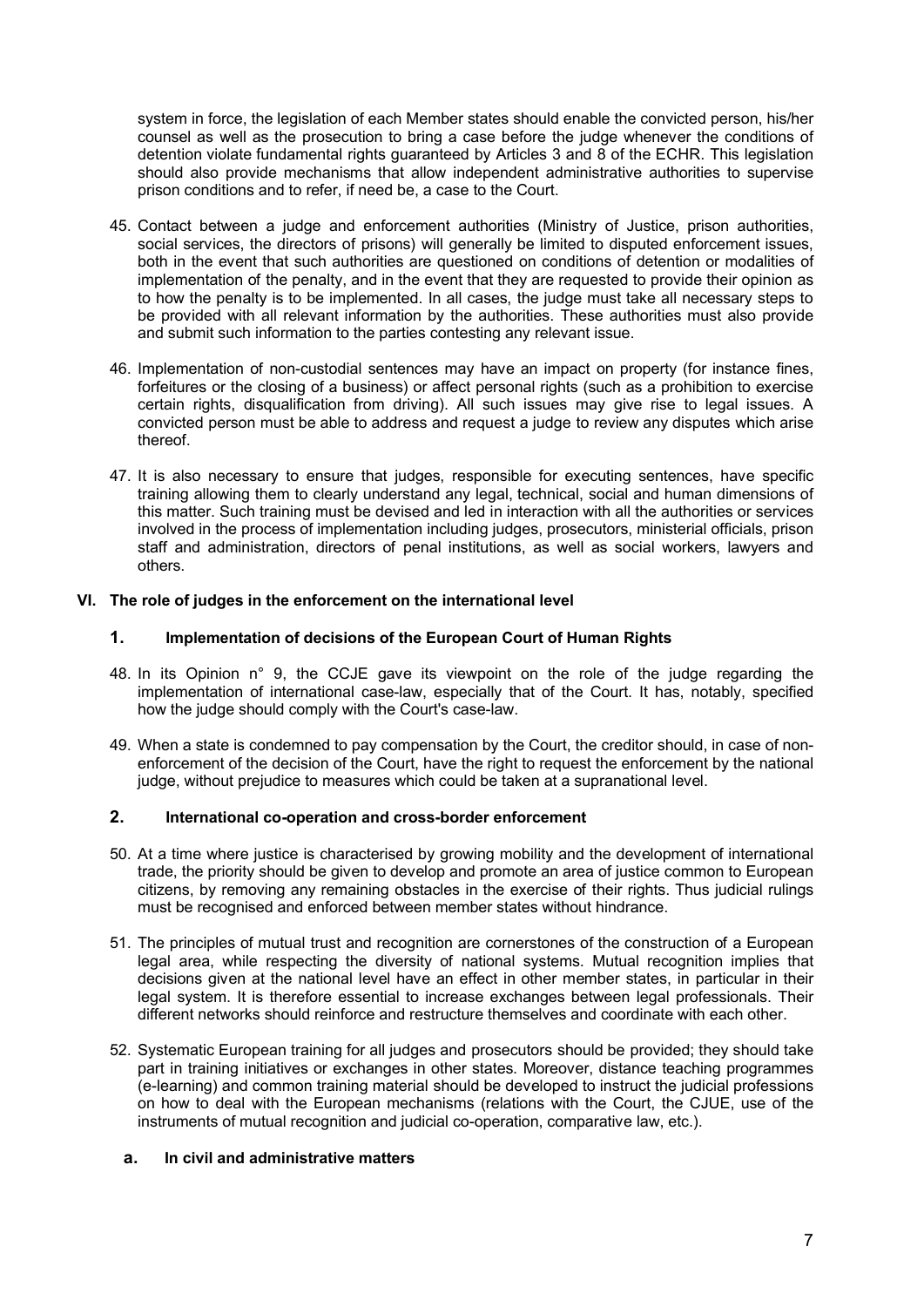- 53. In civil litigation, judicial rulings should be enforced directly and without any further intermediate measure. It will thus be necessary to move ahead gradually and cautiously with the process of eliminating the exequatur clause from certain decisions in civil and commercial matters.
- 54. Meanwhile, the speed of procedures and the effectiveness of the enforcement of court decisions should be enhanced by improved international arrangements regarding the taking and enforcement of provisional and precautionary measures.
- 55. In addition, mutual recognition could be extended to areas not covered yet by European law and essential to everyday life, such as inheritances and wills, matrimonial property regimes and the pecuniary consequences of the separation of couples.

## **b. In criminal matters**

- 56. In criminal matters, international co-operation involves many areas. Examples to be recalled may concern the serving of a sentence in the country of origin, determined by a judicial decision issued in another country, extradition requests, the European Arrest Warrant, the recognition of judicial decisions in criminal matters, judicial cooperation, etc.
- 57. The enforcement of a foreign judgment is to be realised under a convention between states and is based on mutual trust in the judicial system of each of them. The judge in the country of enforcement must honour that trust. Thus, this judge shall not change or challenge the decision of the judge in the country of origin. He or she will not refuse the execution thereof other than on the grounds of exclusion provided in the convention between the countries of enforcement and of origin, or when the decision is contrary to the fundamental rights of the persons concerned.
- 58. However, in the area of transfer of condemned persons, the judge can adapt the sanctions pronounced by the foreign judge when this possibility exists under the convention binding the states concerned.

### **VII. Conclusions**

**A. The effective enforcement of a binding judicial decision is a fundamental element of the rule of law. It is essential to ensure the trust of the public in the authority of the judiciary. Judicial independence and the right to a fair trial is in vain if the decision is not enforced.**

**B. The very notion of an "independent" tribunal set out in Article 6 of the European Convention on Human Rights implies that its power to give a binding decision may not be subject to approval or ratification, or the decision altered in its content, by a non-judicial authority, including the Head of State.** 

**C. All branches of states should ensure that the legal provisions providing for the independence of courts, existing in their constitutions or at the highest level of their legislation, are construed in such a way that they call for prompt enforcement of judicial decisions with no interference by other powers of the State, with the sole exceptions of amnesty and pardon in criminal matters. The suspension of enforcement of a judicial decision may only take place by way of another judicial decision.**

**D. There should be no postponement of the enforcement procedure, except on grounds prescribed by law. Any deferral should be subject to the judge's assessment. The enforcement agents should not have the power to challenge or vary the terms of the judgment.** 

**E. In criminal matters, states should refrain from developing policies which result in minor penalties that are not actually executed.**

**F. The CCJE considers that, in a state governed by the rule of law, public entities are above all bound to respect judicial decisions, and to implement them in a rapid way "***ex officio***". The very idea of a state body refusing to obey a court decision undermines the concept of primacy of the law.**